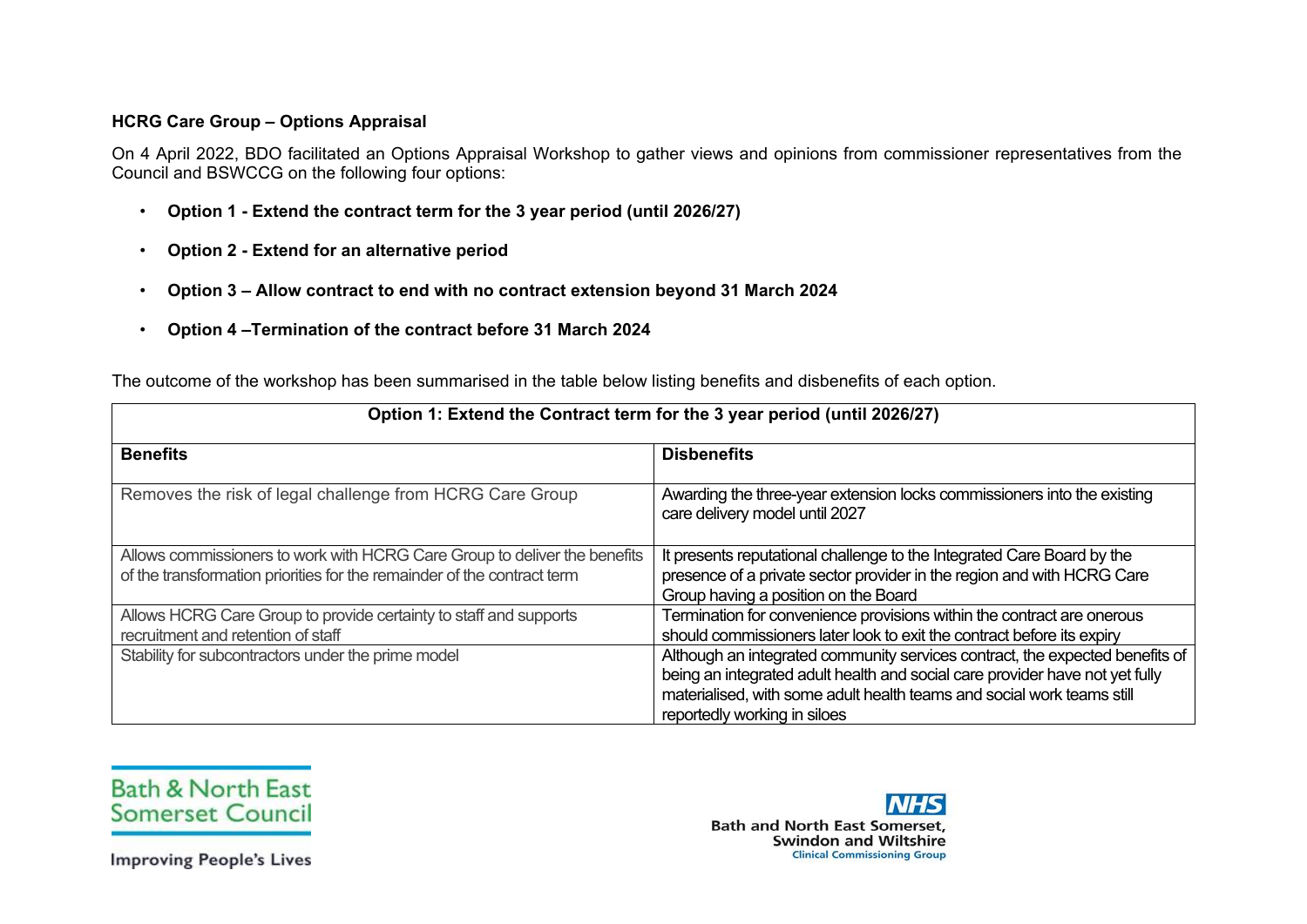| Continuation of integrated community services for health care and social care<br>will reduce disruption in the system allowing for focus on COVID response<br>and recovery                                                                   | There are differences between health and social care provision which are<br>acknowledged by B&NES Council and BSWCCG as a challenge by being<br>provided by a single provider. The disciplines operate within different<br>statutory frameworks                                                                        |
|----------------------------------------------------------------------------------------------------------------------------------------------------------------------------------------------------------------------------------------------|------------------------------------------------------------------------------------------------------------------------------------------------------------------------------------------------------------------------------------------------------------------------------------------------------------------------|
| Provides sufficient time to understand how the demand for services has<br>changed and inform development of the future service model requirement                                                                                             | There is a risk that HCRG Care Group may renegotiate the pricing structure<br>to cope with the cost of living crisis and impact on the global economy<br>resulting from conflict in Eastern Europe                                                                                                                     |
| HCRG Care Group is the same entity as when operating as Virgin Care in<br>B&NES with the same staff and senior leadership                                                                                                                    | New legislation such as the Health and Care Bill may be considered<br>a major change under the Public Contracts Regulations 2015 a new<br>procurement. If considered minor would still prompt a renegotiation of<br>elements of the contract to be able to satisfy the statutory<br>requirements emerging from the Act |
| There is a formed relationship with HCRG Care Group with senior staff<br>stating they are willing to work with joint commissioners for the remainder of<br>the contract to retain commissioner confidence and deliver improved<br>services   | There is a risk that endorsement of the extension may provide<br>Twenty20 Capital with a basis to sell HCRG Care Group and realise<br>their investment over this period                                                                                                                                                |
| HCRG Care Group are performing well in most services and are a<br>known entity, continuity of relationship is likely to deliver improved<br>outcomes for the residents of B&NES and ensure delivery of the<br>Your Care, Your Way priorities | Should HCRG Care Group be sold by Twenty20 Capital or cease to<br>provide services there is a lack of clarity about how services would<br>be delivered to the local population without affecting quality or<br>breaching statutory requirements                                                                        |
| The Health and Care Bill requires integrated provision, it will allow<br>commissioners to understand the implications and develop plans that<br>are legislatively compliant with the expected requirement                                    |                                                                                                                                                                                                                                                                                                                        |
| Allows for a compliant procurement process over the extension<br>period which provides time to agree and develop the future model for<br>delivery of community health and social care services                                               |                                                                                                                                                                                                                                                                                                                        |
| The current financial model for the contract provides certainty should<br>no subsequent changes be made, the cost of living crisis and the                                                                                                   |                                                                                                                                                                                                                                                                                                                        |



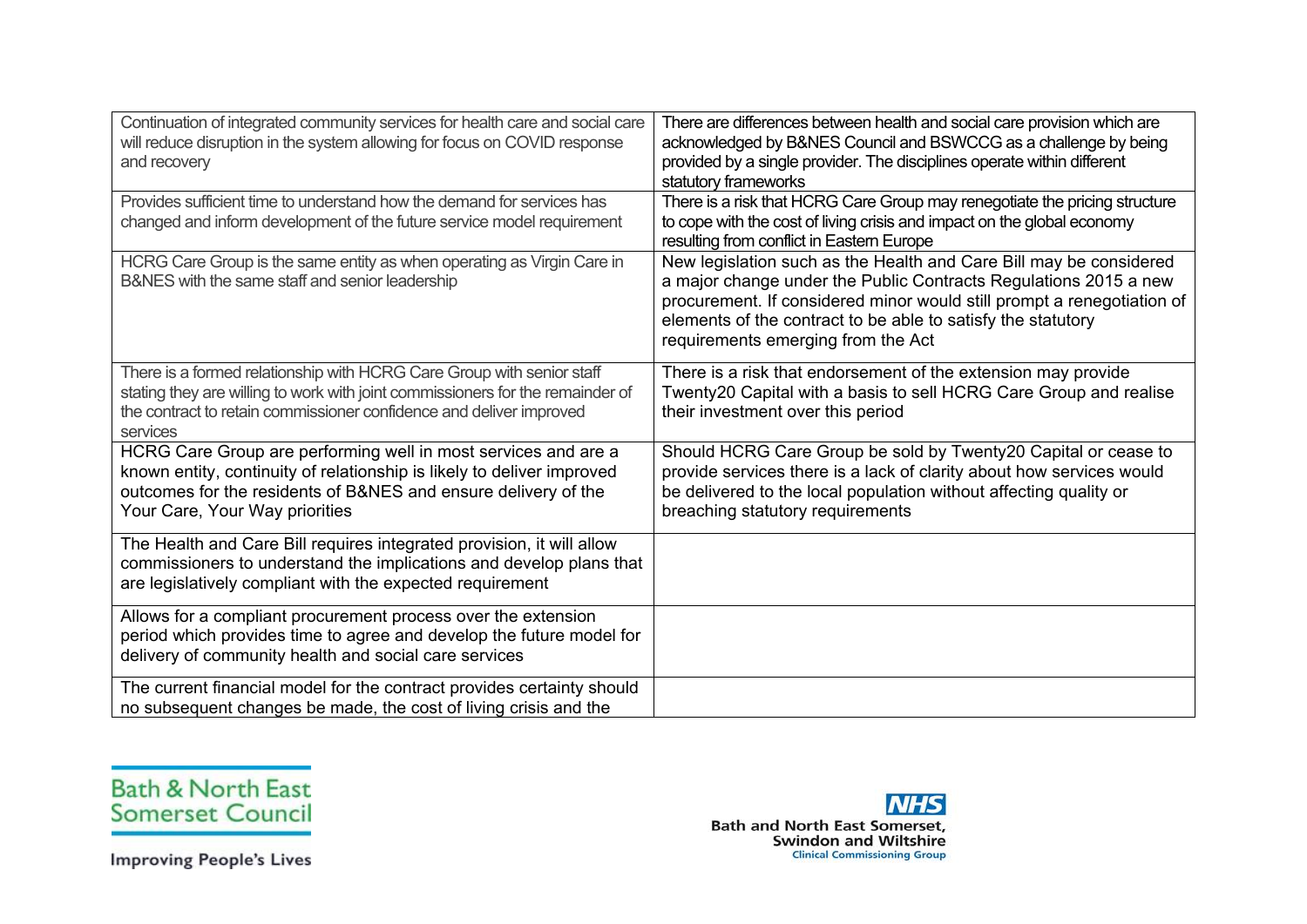| impact on global energy markets from the conflict in Eastern Europe<br>have created an uncertain environment for all providers and suppliers                                                                                                                                   |  |
|--------------------------------------------------------------------------------------------------------------------------------------------------------------------------------------------------------------------------------------------------------------------------------|--|
| Service deliverables are already agreed in the contract, with<br>performance standards known and changes to the terms for a three-<br>year extension already agreed - this option is unlikely to require any<br>detailed negotiation or intervention outside business as usual |  |

| Option 2: Extend for an alternative period                                                                                                                                                                                                                                                                                                                                                             |                                                                                                                                                                                                                                                             |
|--------------------------------------------------------------------------------------------------------------------------------------------------------------------------------------------------------------------------------------------------------------------------------------------------------------------------------------------------------------------------------------------------------|-------------------------------------------------------------------------------------------------------------------------------------------------------------------------------------------------------------------------------------------------------------|
| <b>Benefits</b>                                                                                                                                                                                                                                                                                                                                                                                        | <b>Disbenefits</b>                                                                                                                                                                                                                                          |
| Depending on the extension period agreed, there will be some continuation<br>of integrated community services for health care and social care, this may<br>limit disruption in the system allowing for focus on COVID response and<br>recovery by providing sufficient time to understand how the demand for<br>services has changed and inform development of the future service model<br>requirement | This option requires HCRG Care Group to agree to a change to the current<br>contract, there is no guarantee that HCRG Care will accept this offer and this<br>may result in HCRG Care Group not being able to operate within the agreed<br>funding envelope |
| There is a requirement for an improvement plan addressing the five services<br>identified in November 2021, aside from this they are a known entity and<br>continuity of relationship is likely to deliver improved outcomes for the<br>residents of B&NES and help drive delivery of the Your Care, Your Way<br>priorities                                                                            | Creates additional uncertainty on both sides as well as for HCRG Care<br>Group's workforce and may result in increased use of agency staff and other<br>cost pressures (such as early termination fees)                                                     |
| For health only - Opportunity for alignment of other BSW contracts which<br>are due to expire or have decision on extensions:<br>Swindon GWH contract expires February 2024<br>HCRG Care Group Children's Wiltshire contract expires<br>April 2023<br>Wiltshire Health & Care contract expires July 2023                                                                                               | HCRG Care Group may require an increase in contractual payments to<br>account for the uncertainty an alternative extension will cause                                                                                                                       |



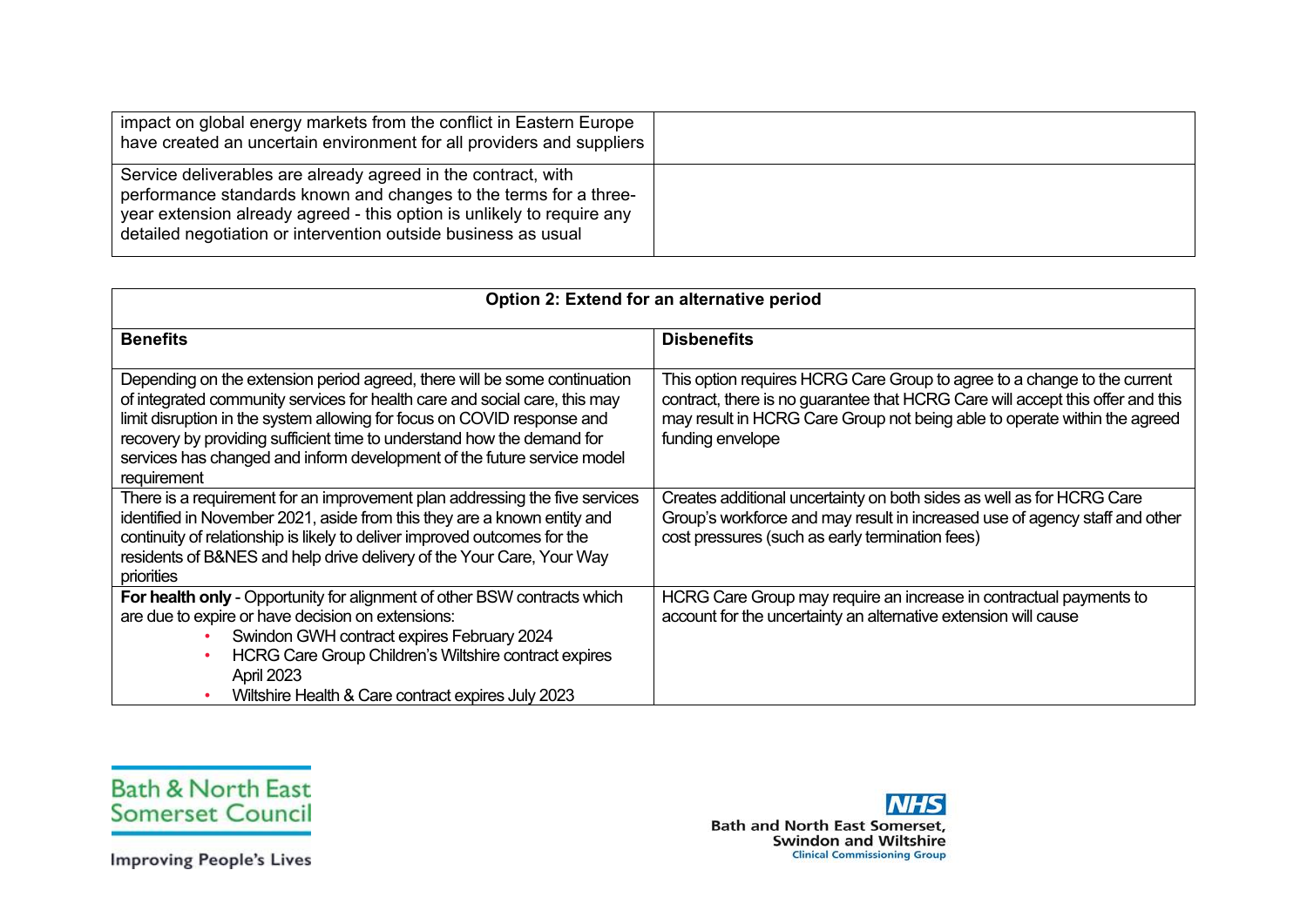| Depending on the period agreed this option would likely allow the new health<br>and social care system model to be designed and a procurement process to<br>take place                                      | It impacts on HCRG Care Groups ability to contract with local sub-<br>contractors and may create financial uncertainty for key voluntary sector<br>organisations                                                                                                                                                                                                                    |
|-------------------------------------------------------------------------------------------------------------------------------------------------------------------------------------------------------------|-------------------------------------------------------------------------------------------------------------------------------------------------------------------------------------------------------------------------------------------------------------------------------------------------------------------------------------------------------------------------------------|
| Allows commissioners to understand the financial implications and<br>staff requirement to manage the range of service lines at the end of<br>the contracted period                                          | Insufficient resource to run a re-procurement exercise to replace<br>HCRG Care Group, manage multiple providers and the current sub-<br>contractors should it be required                                                                                                                                                                                                           |
| The Health and Care Bill requires integrated provision - it will allow<br>commissioners to understand the implications and develop plans that<br>are legislatively compliant with the expected requirements | Will cause current transformation activity and expected savings to be<br>disrupted which will affect attainment of commissioners strategic<br>goals                                                                                                                                                                                                                                 |
|                                                                                                                                                                                                             | Likely to reduce, but not eliminate, the risk of legal challenge - a<br>challenge may result in enforcement of the extension, penalties,<br>award of damages or impact on service delivery                                                                                                                                                                                          |
|                                                                                                                                                                                                             | Appointing a new provider would incur mobilisation costs and the<br>baseline value of the contract could be higher if terminated before the<br>end of the three year extension period                                                                                                                                                                                               |
|                                                                                                                                                                                                             | Any services that HCRG Care Group cease to provide will have to be<br>provided by alternative providers or brought in house, as long as the<br>contract is in place the overheads will continue to be paid as<br>withdrawal of overheads is contractually not permitted                                                                                                             |
|                                                                                                                                                                                                             | The need to embed the new Integrated Care System and B&NES<br>Council Integrated Care Alliance from June 2022 would be impacted<br>by the need to focus on a re-procurement process - to re-procure<br>effectively needs the health and social care model to be developed<br>as well planning how to go to market which would further detract from<br>embedding the new initiatives |
|                                                                                                                                                                                                             | There is no guarantee that another provider would deem the<br>service financially viable which may result in increased costs for                                                                                                                                                                                                                                                    |



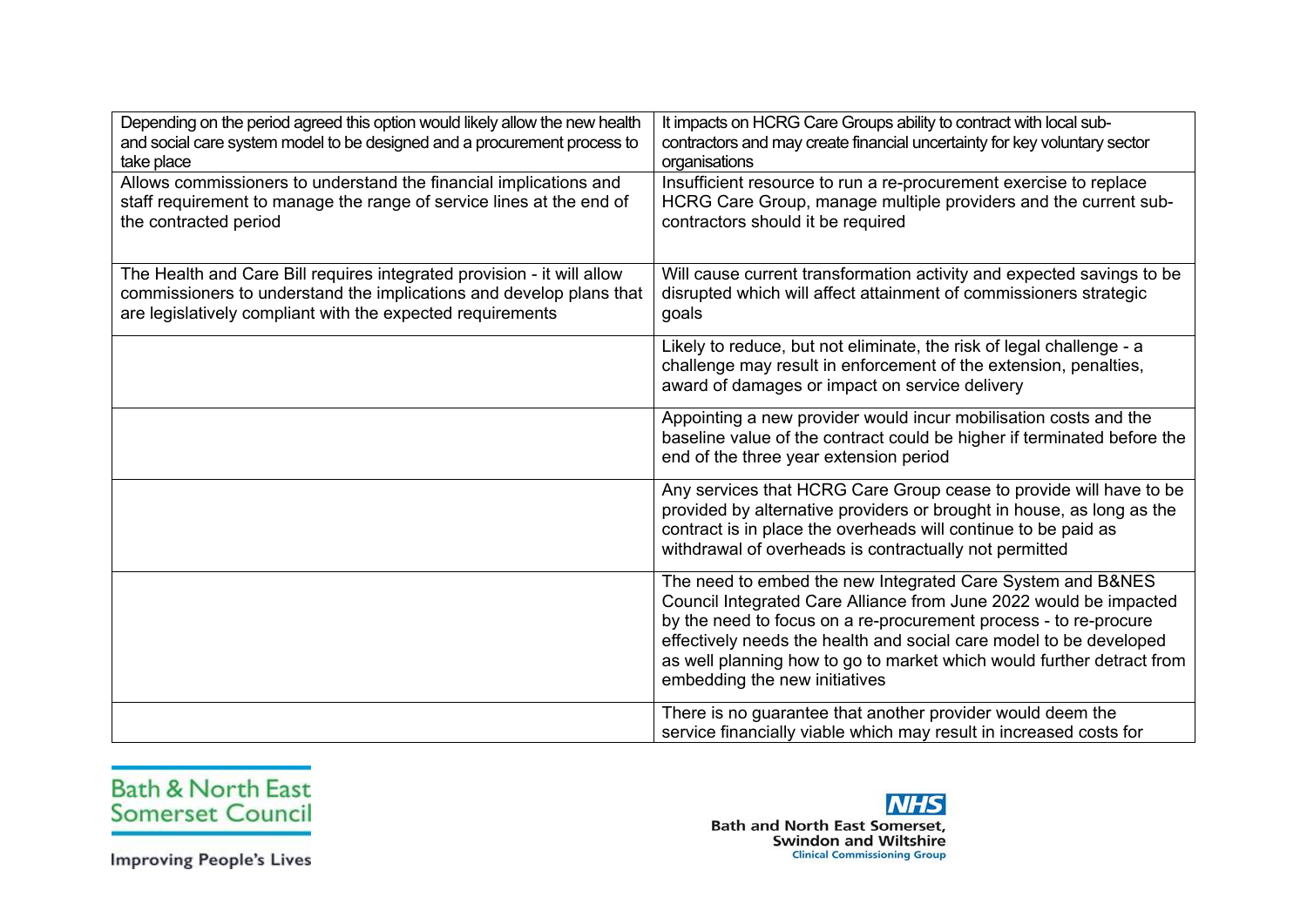| commissioners, additional costs of pension contributions could be<br>considerable in this area when transferring into an NHS or Local<br>Authority                                                                                                                                                                                                                        |
|---------------------------------------------------------------------------------------------------------------------------------------------------------------------------------------------------------------------------------------------------------------------------------------------------------------------------------------------------------------------------|
| An alternative extension period may provide Twenty20 Capital with a<br>basis to sell HCRG Care and realise their investment, should HCRG<br>Care be sold by Twenty20 Capital or cease to provide services there<br>is lack of clarity as how services would be delivered to service users<br>without affecting quality or potentially breaching statutory<br>requirements |
| For Health Only - Transition from HCRG Care Group would require<br>an alternative model to be developed to deal with regulatory bodies<br>such as CQC. This may create legal and safety issues for<br>commissioners and service users                                                                                                                                     |

| Option 3: Allow contract to end with no Contract extension beyond 31 March 2024                                                                                                                                                                                                                       |                                                                                                                                                                                                                                                                                                                   |
|-------------------------------------------------------------------------------------------------------------------------------------------------------------------------------------------------------------------------------------------------------------------------------------------------------|-------------------------------------------------------------------------------------------------------------------------------------------------------------------------------------------------------------------------------------------------------------------------------------------------------------------|
| <b>Benefits</b>                                                                                                                                                                                                                                                                                       | <b>Disbenefits</b>                                                                                                                                                                                                                                                                                                |
| For health only – not extending the contract beyond its current end date<br>could provide an opportunity to align contracts with neighbouring<br>commissioners providing economy of scale when going to market                                                                                        | Capacity to undertake a procurement process whilst the system remains in<br>COVID-19 response and recovery mode (a new provider will need to<br>commence delivery on 1st April 2024, this would also come at a time when<br>the CCG is also transitioning its functions into the ICS NHS Board from June<br>2022) |
| For adult social care only - opportunity to bring the service inhouse with<br>more contractual levers to control how services are delivered and deliver<br>Council savings. This potentially removes procurement risk from B&NES<br>Council – subject to original decision not being legally standing | Destabilisation of an already fragile health and social care system in COVID-<br>19 recovery, with recovery plans and agreed transformation priorities put at<br>risk                                                                                                                                             |
|                                                                                                                                                                                                                                                                                                       | Legal challenge from HCRG Care Group particularly as BSWCCG<br>has chosen to exercise the option to extend the HCRG Care Group Wiltshire                                                                                                                                                                          |



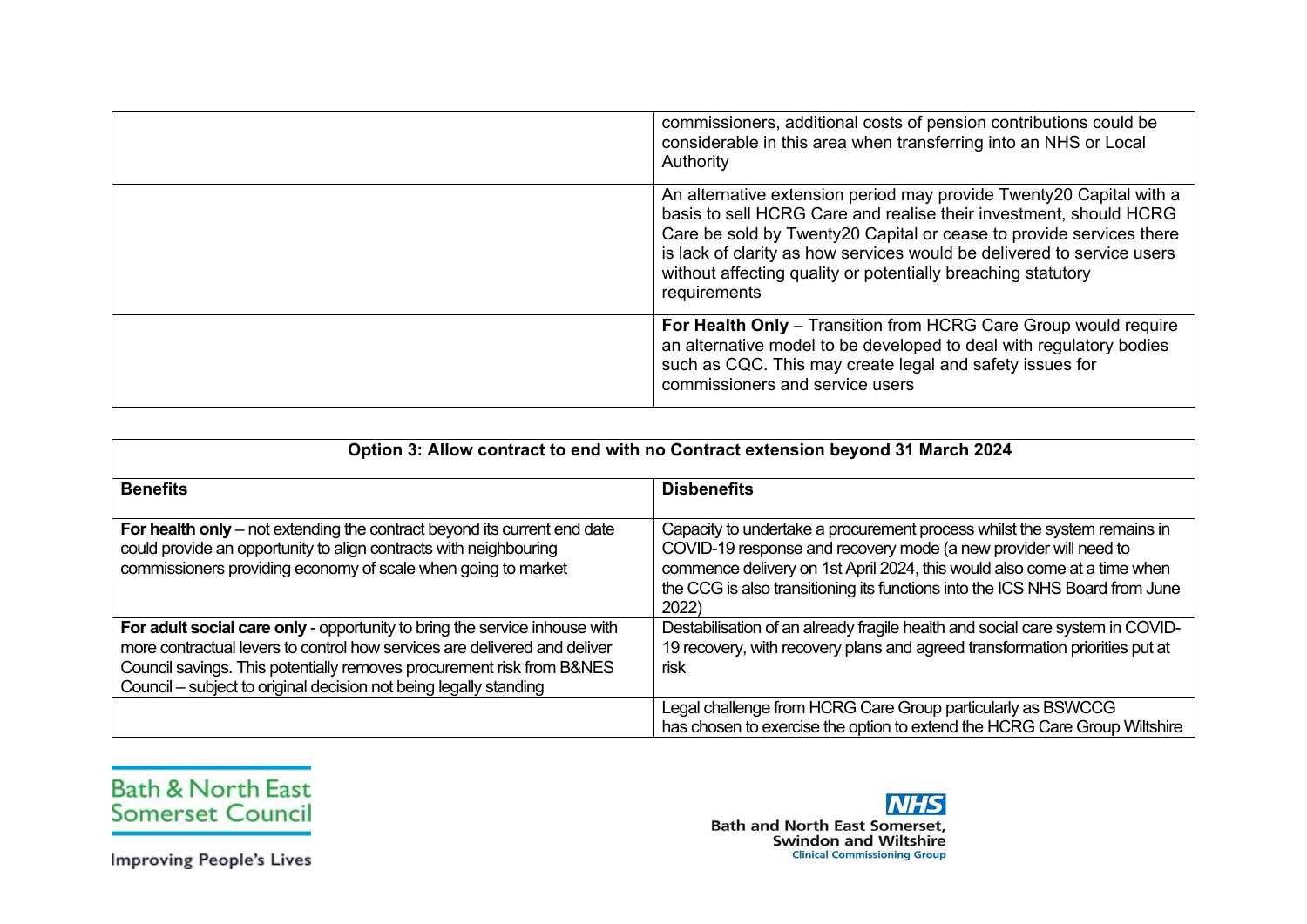| contract and the Wiltshire Health and Care Community Contract - note<br>contract clause whereby not be treated differently to other NHS providers                                                                                                                                                                                                               |
|-----------------------------------------------------------------------------------------------------------------------------------------------------------------------------------------------------------------------------------------------------------------------------------------------------------------------------------------------------------------|
| No guarantee that another provider would deem the service to be financially<br>viable which may result in additional costs. Additional costs of pension<br>contributions could be considerable in this area when transferring into an<br><b>NHS or Local Authority</b>                                                                                          |
| Appointing a new provider would incur mobilisation costs outside the<br>budgeted profile. The baseline value of any new contract could be<br>higher as economies of scale are lost and will have to take into<br>account current economic climate                                                                                                               |
| Very limited market choice of providers with appropriate experience<br>of delivering community health care and adult social care services -<br>there is no guarantee that another provider would deem the service<br>to be financially viable which may result in increased costs                                                                               |
| There are a small number of known issues about the performance of<br>the provider which are planned to be addressed when the<br>improvement plan was agreed in November 2021 to address the five<br>services identified. There is a risk these will remain unresolved and<br>handed on to another provider which may be less well equipped to<br>deal with them |
| Provides uncertainty for HCRG Care Group workforce which may<br>result in staff seeking alternative employment. This may result in the<br>increased use of agency staff                                                                                                                                                                                         |
| This option will likely cause current transformation activity and<br>expected savings to be disrupted which will affect attainment of<br>strategic goals                                                                                                                                                                                                        |



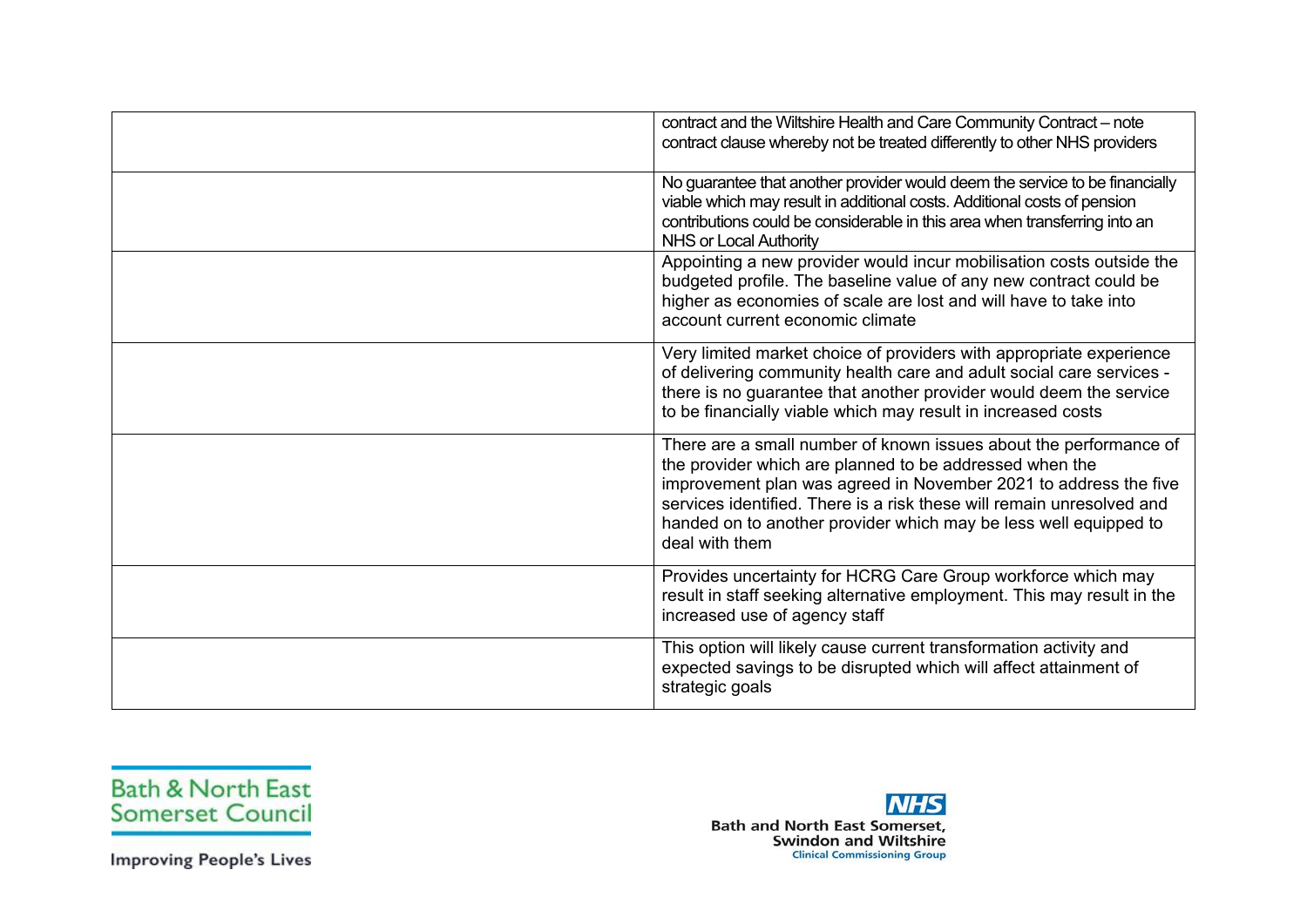| The need to embed the new Integrated Care System and B&NES<br>Council Integrated Care Alliance from June 2022 would be impacted<br>by the need to focus on a re-procurement process. To re-procure<br>effectively needs the Health and Social care model to be developed<br>as well planning how to go to market which would further detract from<br>embedding the new initiatives |
|------------------------------------------------------------------------------------------------------------------------------------------------------------------------------------------------------------------------------------------------------------------------------------------------------------------------------------------------------------------------------------|
| For health (including Public Health) only - whilst social care can<br>be brought inhouse by the Council the CCG and Public Health would<br>need to secure a new provider(s) for their requirements. This is likely<br>to affect ability to deliver integrated services                                                                                                             |
| For adult social care only $-$ in housing of this (and possibly other<br>services) would create cost pressure on B&NES Council as well as<br>increase requirement for service delivery and people management                                                                                                                                                                       |

| Option 4: Termination of the Contract before 31 March 2024                                                                                                                                                             |                                                                                                                                                                                                                                                                                                      |
|------------------------------------------------------------------------------------------------------------------------------------------------------------------------------------------------------------------------|------------------------------------------------------------------------------------------------------------------------------------------------------------------------------------------------------------------------------------------------------------------------------------------------------|
| <b>Benefits</b>                                                                                                                                                                                                        | <b>Disbenefits</b>                                                                                                                                                                                                                                                                                   |
| Terminating the contract before the current contract end date could provide<br>an opportunity to align contracts with neighbouring commissioners providing<br>economy of scale when going to market                    | Likely to cause current transformation activity and expected savings to be<br>disrupted which will affect attainment of strategic goals                                                                                                                                                              |
| For adult social care only - Opportunity to bring the service inhouse with<br>greater opportunity to control how services are delivered and deliver Council<br>savings. This limits procurement risk for B&NES Council | Appointing a new provider would incur mobilisation costs and the baseline<br>value of the contract is likely to be higher given the current pressures of<br>inflation and cost of living. There would be little time to develop and<br>implement a plan to either in house or reprocure the services |
|                                                                                                                                                                                                                        | Capacity to undertake a procurement process whilst the system remains in<br>COVID-19 response and recovery mode (a new provider will need to<br>commence delivery on 1st April 2024, this would also come at a time when                                                                             |



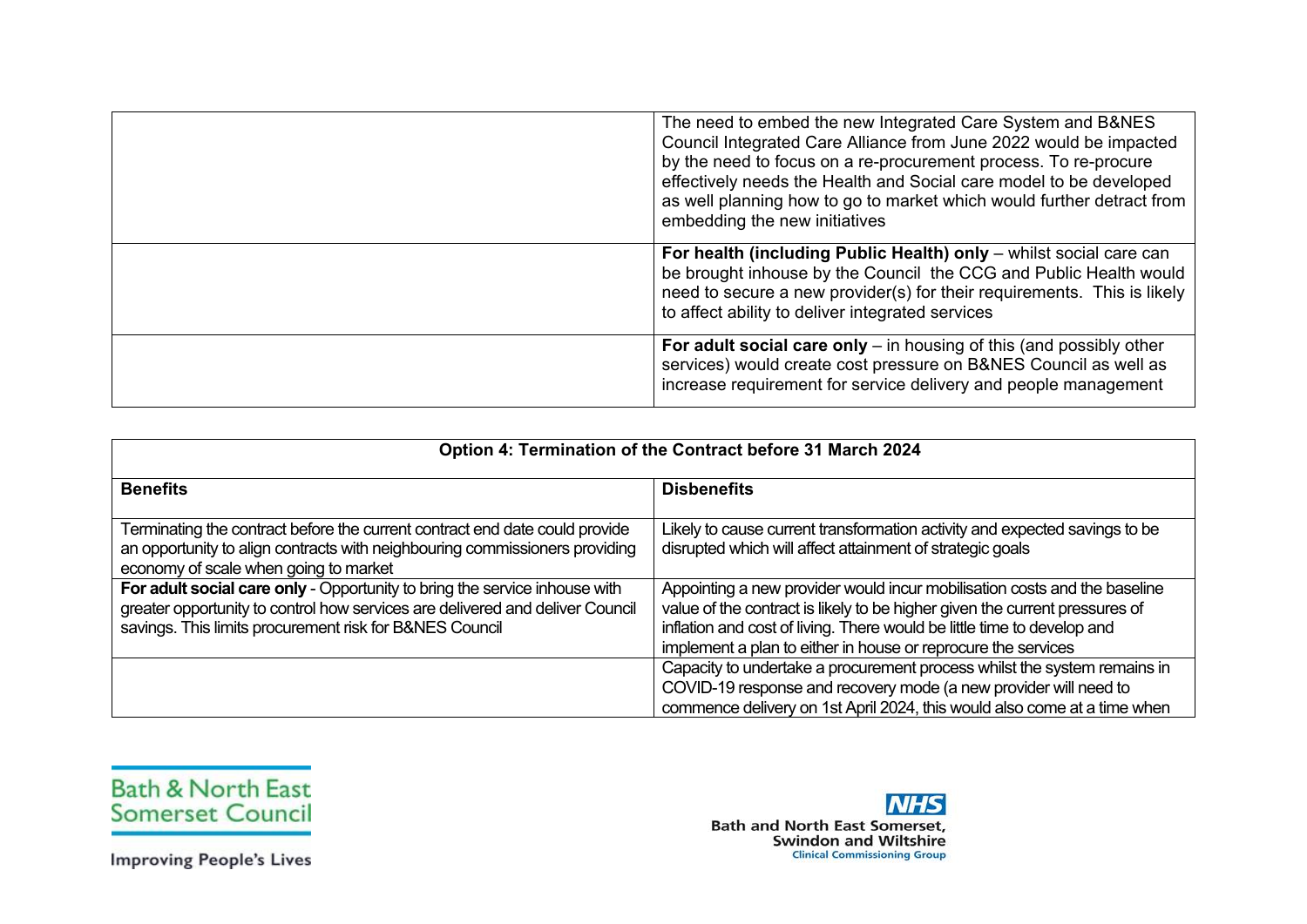| the CCG is also transitioning its functions into the ICS NHS Board from June<br>2022)                                                                                                                                                                                                                                                                           |
|-----------------------------------------------------------------------------------------------------------------------------------------------------------------------------------------------------------------------------------------------------------------------------------------------------------------------------------------------------------------|
| Destabilisation of an already fragile health and social care system in Covid-<br>19 recovery, with recovery plans and agreed transformation priorities<br>disrupted and potential to add further pressures to wider system partners                                                                                                                             |
| The risk of legal challenge which may result in damages being<br>awarded or termination being set aside                                                                                                                                                                                                                                                         |
| There is a very limited market choice of providers with appropriate<br>experience of delivering community health care and adult social care<br>services                                                                                                                                                                                                         |
| There is no guarantee that another provider would deem the service<br>to be financially viable which may result in further increased costs                                                                                                                                                                                                                      |
| There are a small number of known issues about the performance of<br>the provider which are planned to be addressed when the<br>improvement plan was agreed in November 2021 to address the five<br>services identified. There is a risk these will remain unresolved and<br>handed on to another provider which may be less well equipped to<br>deal with them |
| The termination for convenience provisions within the contract are<br>onerous and may result in a cost pressure when factored against the<br>lost opportunity to realise savings and the need to re-procure for<br>services at short notice                                                                                                                     |
| Appointing a new provider would incur mobilisation costs outside the<br>budgeted profile. The baseline value of any new contract could be<br>higher as economies of scale are lost and will have to take into<br>account current economic climate                                                                                                               |